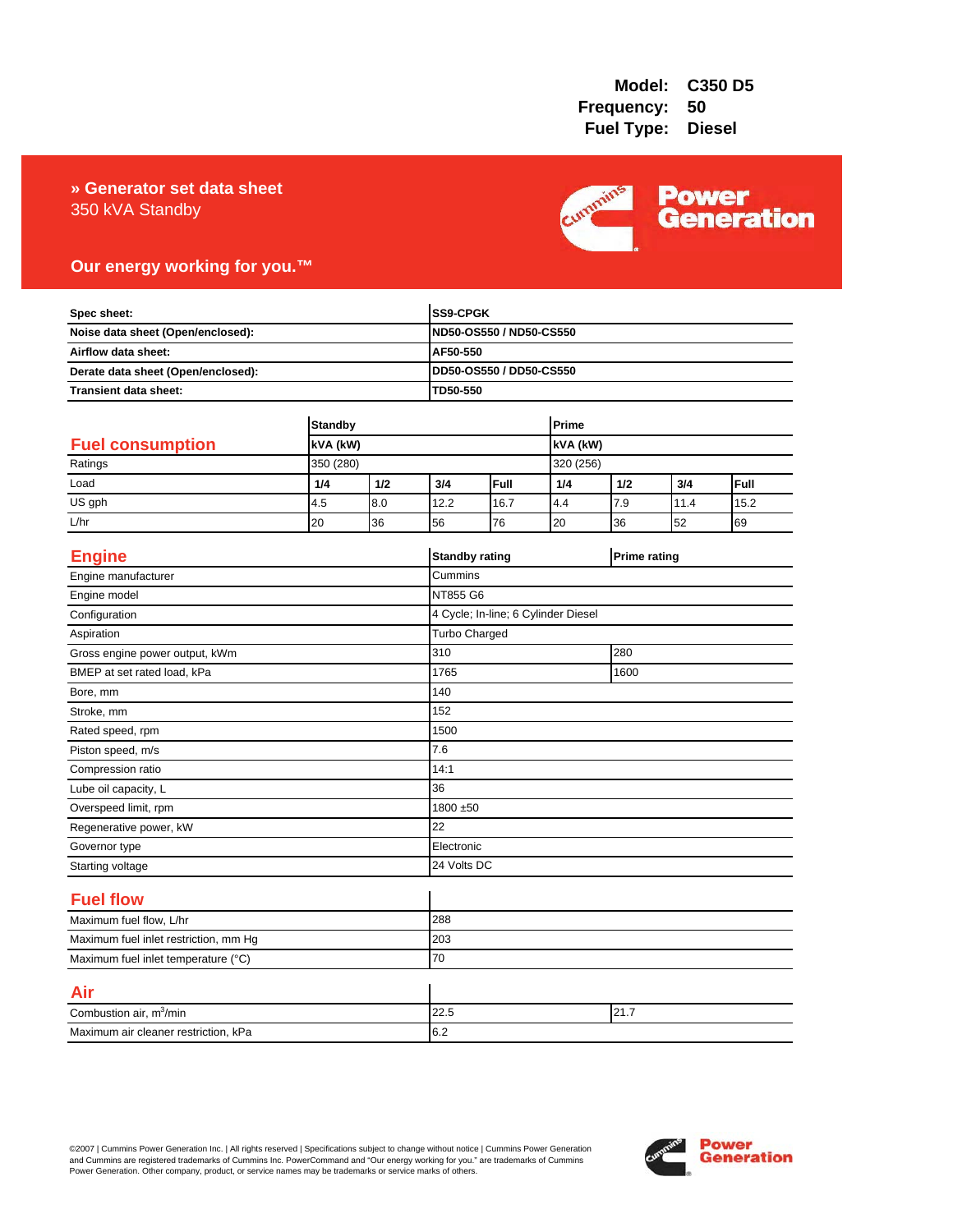| Exhaust                                   | <b>Standby rating</b> | <b>Prime rating</b> |
|-------------------------------------------|-----------------------|---------------------|
| Exhaust gas flow at set rated load, m/min | 69.4                  | 64.3                |
| Exhaust gas temperature, C                | 607                   | 574                 |
| Maximum exhaust back pressure, kPa        | 10.2                  |                     |

 $\overline{\phantom{a}}$ 

### **Standard set-mounted radiator cooling**

| Ambient design, C                                 | 50   |      |
|---------------------------------------------------|------|------|
| Fan load, KW <sub>m</sub>                         |      |      |
| Coolant capacity (with radiator), L               | 45   |      |
| Cooling system air flow, m3/min @ 12.7mmH2O       | 7.5  |      |
| Total heat rejection, BTU/min                     | 9545 | 8625 |
| Maximum cooling air flow static restriction mmH2O | 19.1 |      |

# **Open set derating factors kVA (kW)**

Note: Standard open genset options running at 400V, 150m above sea level. For enclosed product derates, please refer to datasheet - DD50- CS550.

|                | $27^{\circ}$ C | $140^{\circ}$ C | 145°C         | $150^{\circ}$ C | 155°C         |
|----------------|----------------|-----------------|---------------|-----------------|---------------|
| <b>Standby</b> | 350 (280)      | 345 (276)       | 334.6 (267.7) | 324.3(259.4)    | 314 (251.2)   |
| Prime          | 318.1 (254.5)  | 313.6 (250.9)   | 304.3 (243.4) | 294.9 (235.9)   | 285.4 (228.3) |

| Weights*            | Open | <b>Enclosed</b> |
|---------------------|------|-----------------|
| Unit dry weight kgs | 3196 | 4744            |
| Unit wet weight kgs | 3386 | 5576            |

\* Weights represent a set with standard features. See outline drawing for weights of other configurations

| <b>Dimensions</b>                | Lenath | <b>Width</b> | <b>Height</b> |
|----------------------------------|--------|--------------|---------------|
| Standard open set dimensions     | 3549   | 1100         | 2078          |
| Enclosed set standard dimensions | 5110   | 1563         | 2447          |

## **Genset outline**

#### **Open set**



#### **Enclosed set**



Outlines are for illustrative purposes only. Please refer to the genset outline drawing for an exact representation of this model.

©2007 | Cummins Power Generation Inc. | All rights reserved | Specifications subject to change without notice | Cummins Power Generation and Cummins are registered trademarks of Cummins Inc. PowerCommand and "Our energy working for you." are trademarks of Cummins<br>Power Generation. Other company, product, or service names may be trademarks or service marks o